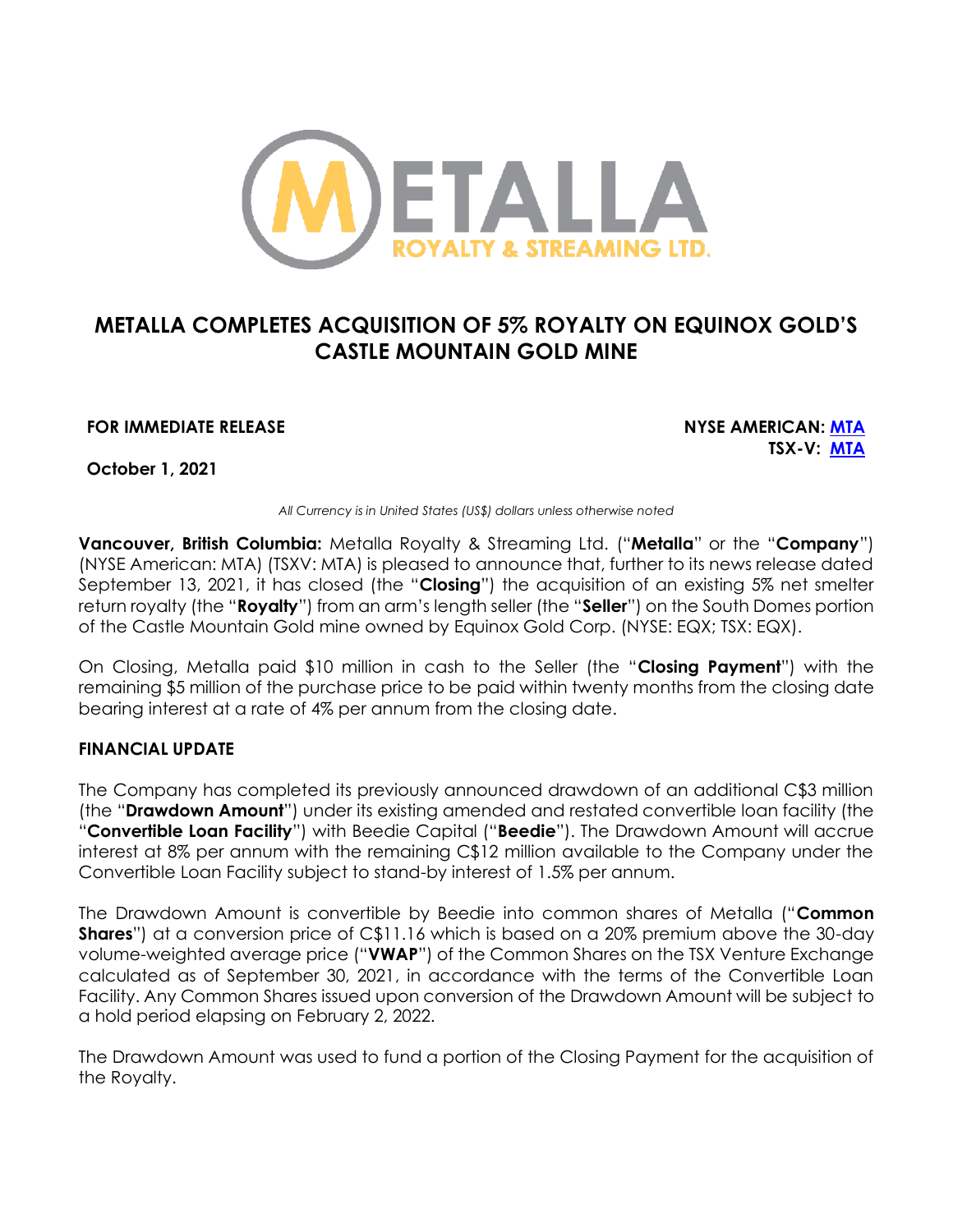### **ABOUT METALLA**

Metalla was created for the purpose of providing shareholders with leveraged precious metal exposure by acquiring royalties and streams. Our goal is to increase share value by accumulating a diversified portfolio of royalties and streams with attractive returns. Our strong foundation of current and future cash-generating asset base, combined with an experienced team, gives Metalla a path to become one of the leading gold and silver companies for the next commodities cycle.

For further information, please visit our website at [www.metallaroyalty.com.](http://www.metallaroyalty.com/)

#### **ON BEHALF OF METALLA ROYALTY & STREAMING LTD.**

(signed) "Brett Heath"

#### **CONTACT INFORMATION**

#### **Metalla Royalty & Streaming Ltd.**

Brett Heath, President & CEO Phone: [604-696-0741](tel:604-696-0741) Email: [info@metallaroyalty.com](mailto:info@metallaroyalty.com)

Kristina Pillon, Investor Relations Phone: 604-908-1695 Email: [kristina@metallaroyalty.com](mailto:kristina@metallaroyalty.com)

Website: [www.metallaroyalty.com](http://www.metallaroyalty.com/)

*Neither the TSXV nor its Regulation Services Provider (as that term is defined in the policies of the Exchange) accept responsibility for the adequacy or accuracy of this release.* 

#### *CAUTIONARY NOTE REGARDING FORWARD-LOOKING STATEMENTS*

*This news release contains forward-looking statements and forward-looking information within the meaning of United States and Canadian regulations. Often, but not always, forward-looking statements can be identified by the use of words such as "plans",*  "expects", "is expected", "budgets", "scheduled", "estimates", "forecasts", "predicts", "projects", "intends", "targets", "aims", *"anticipates" or "believes" or variations (including negative variations) of such words and phrases or may be identified by statements*  to the effect that certain actions "may", "could", "should", "would", "might" or "will" be taken, occur or be achieved. Forwardlooking statements and information in this release include, but are not limited to, statements with respect to the potential achievement *of milestones and payments in connection therewith; the payment of the remaining \$5 million purchase price; the anticipated or possible future developments at the Castle Mountain Project and the properties on which the Company currently holds royalty and stream interests or relating to the companies owning or operating such properties; the future value of the Company's stock; future*  cash generation; and the Company's potential to become a leading gold and silver company. Forward-looking statements and *information are based on forecasts of future results, estimates of amounts not yet determinable and assumptions that, while believed by management to be reasonable, are inherently subject to significant business, economic and competitive uncertainties, and contingencies. Forward-looking statements and information are subject to various known and unknown risks and uncertainties, many of which are beyond the ability of Metalla to control or predict, that may cause Metalla's actual results, performance or achievements to be materially different from those expressed or implied thereby, and are developed based on assumptions about such risks, uncertainties and other factors set out herein, including but not limited to: the risk that the milestones may not be satisfied; risks associated with the impact of general business and economic conditions; the absence of control over mining operations from which Metalla will purchase precious metals or from which it will receive stream or royalty payments and risks related to those mining operations, including risks related to international operations, government and environmental regulation, delays in mine development, construction and operations, actual results of mining and current exploration activities, conclusions of economic evaluations and changes in project parameters as plans are refined; problems related to the ability to market precious metals or*